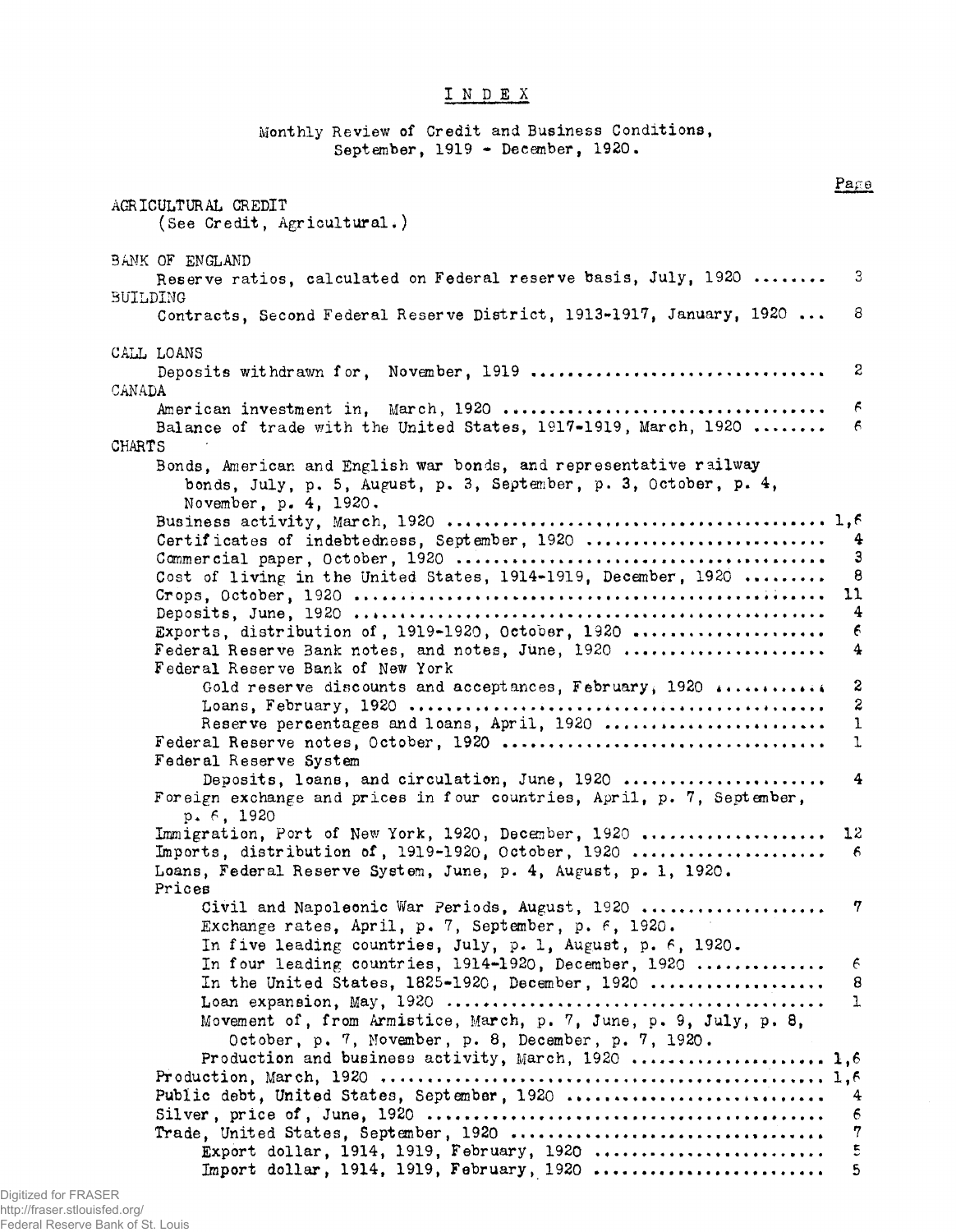September, 1919 - December, 1920 Index to Monthly Review, etc. Pag CHARTS (Continued) Wages, Civil War and Napoleonic War Periods, August, 1920 ............. 7 **CHECKS** 2 Used in stock clearings, September, 1920 ............................... CLEARINGS New York City, May-August, 1919, 1920, September, 1920 .................  $\boldsymbol{2}$ COST OF LIVING INCREASES, 1914-1918, AND TO OCTOBER, 1919 Food, retail, New York City, October, 1919 ............................... 6-8 COTTON Consumption decline, June-October, 1920, November, 1920 ............... 9 CREDIT Agricultural, increase for crop moving, October, 1920 .................  $\mathbf{1}$ Availability assured when justified, December, 1920 ..................  $\mathbf{1}$ Crop moving requirements, July, p. 1, October, p. 1, 1920. Price decline causes increased demand, September, p. 1, October, p. 1, November, p. 1, 1920. Conservation recommended in resolutions of New Jersey Bankers' Association, and New York State Bankers' Association, June, 1920 .. 2 Control and reduction advisable, November,  $p_i$ , 1, December,  $p_i$ , 1, 1919; April, pp. 1-3, 1920. Discount rate advances June 1 discourage borrowing, June, 1920 ...  $\mathbf{1}$  $\mathbf{1}$ Expansion affects prices, March, 1920 .................... Speculative demands, October, p. 3, November, pp. 1,2, December, pp. 1,2, 1919; January, p. 2, February, p. 6, 1920. DISCOUNT RATES Federal Reserve Bank of New York Changes, November 3, (December 11, 30, 1919; January 21, June 1, 1920) November, p. 1, December, p. 1, 1919; January, p. 2, February, p. 1, June, p. 1, 1920. Foreign banks, August, p. 5, September, p. 7, November, p. 5, 1920. EMPLOYMENT FEDERAL RESERVE BANKS Earnings, July, p. 2, December, p. 1, 1920. FEDERAL RESERVE NOTES 3 Growth in circulation, January, 1920 ...................................  $6\phantom{1}6$ Shipment to Cuba, February, p. 2, June, p. 4, 1920. **FUNDS** Increased demands from interior, November, 1920 ....................... Movement to and from New York City, July-September, 1920, September, p. 1, September-December, 1920, December, p. 2. GOLD

Withdrawals from assay office for industrial purposes, November,